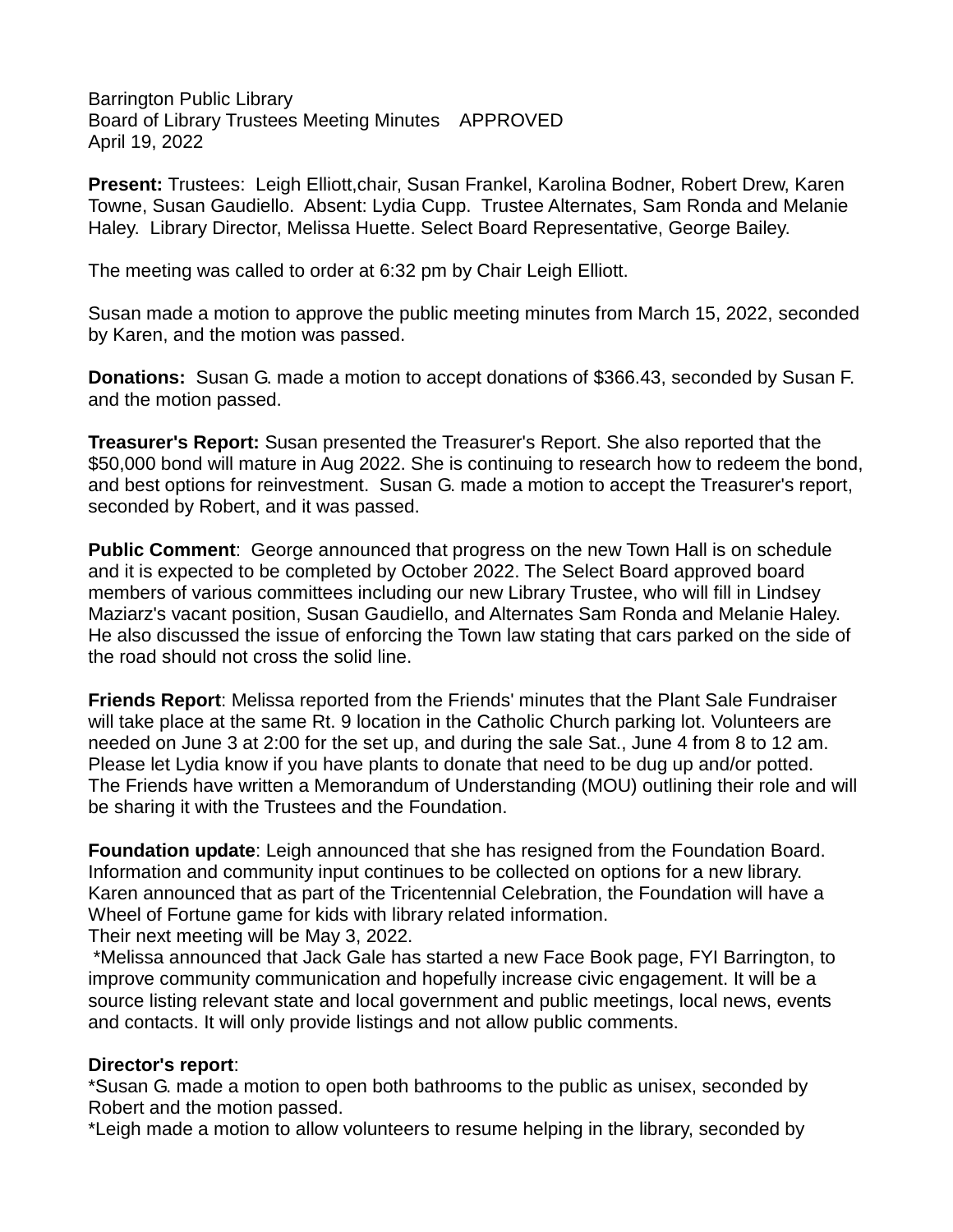Robert, and the motion passed.

\*Melissa reported that the April 11 staff meeting and professional development day went well and was very useful. One staff member was out sick and will be informed about the proceedings. Staff expressed great interest in CPR/first aid training, and Melissa will research availability through the Barrington Chief Walker. The next Professional Development Day will be held at the end of August or early September after the Summer Reading Proogram. \*Tuition Reimbursement Policy: Susan F., Robert and Melanie were appointed to a special committee to review our 2012 Personnel Policy and the findings of a survey of tuition reimbursement policies of other NH libraries, and how they are funded.

\*The septic system repairs were completed faster than expected and went smoothly aided by constant communication between our Library and Recreation Department Directors.

\*The meeting room is now open again to the public and events and groups are being scheduled.

## **Old business**:

The Rec Department and Library Trustees are working on an agenda for a meeting to discuss space needs and possible building projects. Questions will be exchanged ahead of time to help guide the discussion and a date will be set.

\*Trustees are reminded that registration is due April 22 for the NHLTA Conference on May 10. Confirmation should be sent to Melissa and she will send the fees to NHLTA.

\*Trustee Board nominations:

Susan G. made a motion to elect a slate of officers as follows:

 Susan G.: Chair, Leigh: Vice Chair, Susan F.: Treasurer, Karolina: Secretary.

Robert seconded the motion and it passed.

## **New Business**:

Susan F. made a suggestion that it would be beneficial for the Trustee Board to establish connections with local representatives and leaders by sending the Library's e-newsletter and inviting them to special Library events, such as the opening and closing of the Summer Reading Program. All agreed that it would increase important communication. Leigh mentioned that this would be good outreach and that she would like to be involved.

Susan F. made a motion to spend up to \$300 to cover the cost of 2 books each, chosen from the May NH Book Awards, to include one graphic novel, for 8 student bags for the combined School Foundation and End 68 Hours of Hunger summer program. The motion was seconded by Karen and was passed.

8:34 Susan F. made a motion to go into a Non-Public Session according to RSA C91-A:3,IIc, seconded by Robert and the motion passed.

9:06 Susan G. made a motion to leave Non-Public Session, seconded by Leigh and the motion passed.

9:07 Susan F made a motion to adjourn, seconded by Robert and the motion passed.

## **Next meeting May 17th, 2022 6:30pm**